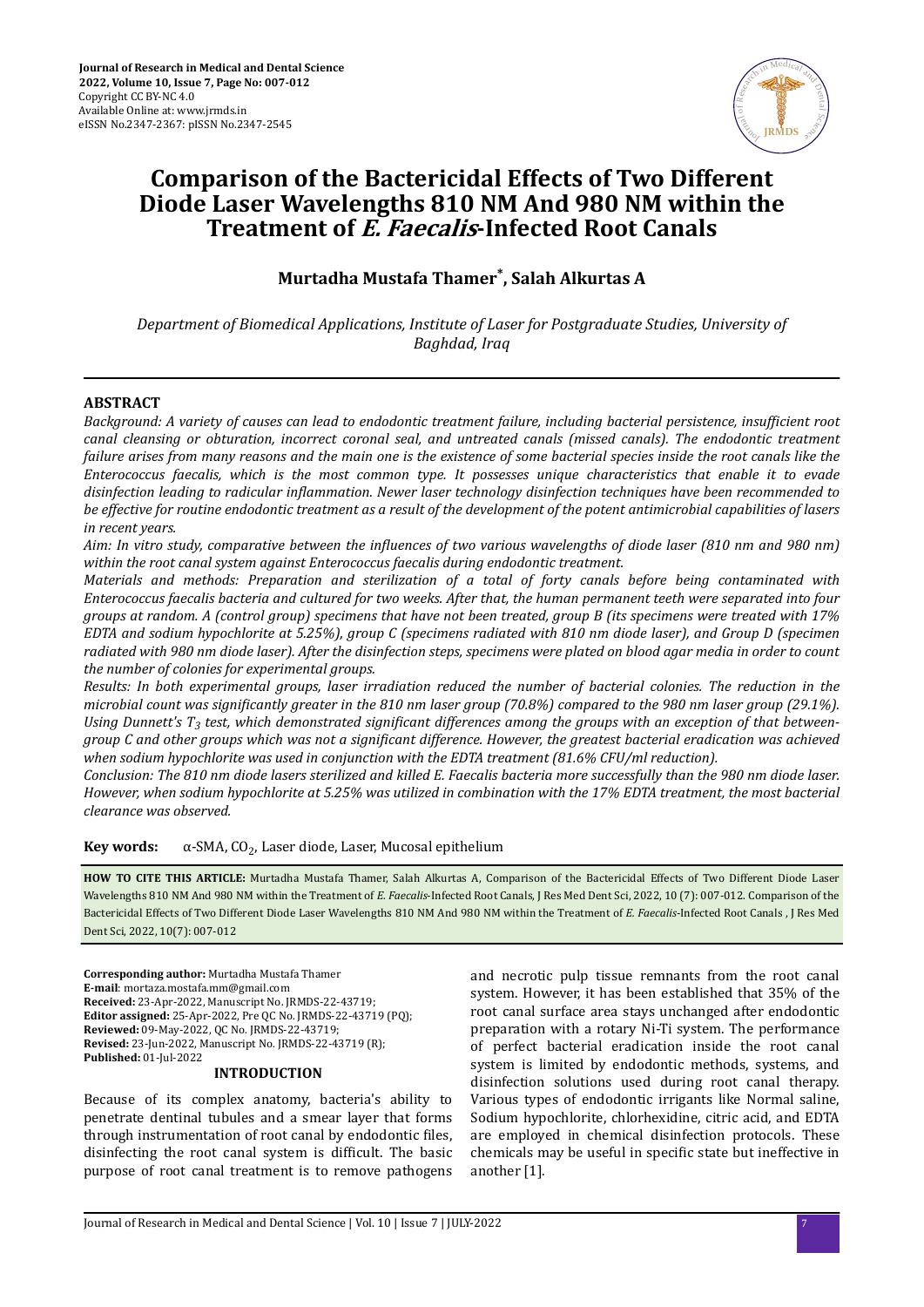As a result, one of them cannot rely on oneself completely. There is a wide difference between the capacity of pathogens to penetrate dentinal tubules and the ability of chemical irrigants to infiltrate and sterilize within these tubules, which is less owing to surface tension. As a result, it is regarded ineffective against these bacteria. The possibility of irrigants passing from the apical foramen to the periarticular area must be considered, making the apical disinfection process more complicated 6. The irrigant solution diffuses slowly through dentinal tissue, and it is influenced by several factors such as irrigant concentration and temperature.

Certain bacterial species have the ability to resist surrounding conditions such as nutritional starvation and alkaline pH through special mechanisms such as the active protein pump found in the cellular membrane of *Enterococcus faecalis*, This is thought to explain why, in addition to their capacity to penetrate the dentin and their high resistance to chemical solutions and medications like calcium hydroxide, these bacteria are among the most predominant kinds founded in reinfected root canals of endodontically treated teeth [2].

New methods have been discovered in the root canal sterilization process, such as laser, to obtain better results than the results of chemical sterilization. For dental application the diode laser range from 800 nm to 1064 nm, which is the best type compared to other types of laser because of its small size, flexible fibres, and wide output power range, High penetration into dentinal tubules, adequate antibacterial action, and Large-scale *E. faecalis* eradication. A number of studies have proven the effective thermal properties of diode laser against bacteria, which were reported that the bacteria lodged to a depth of 500 m in dentinal tubules were successfully eliminated by diode laser either alone or in conjunction with other chemical irrigants [3].

Also, 980 nm diode lasers is well absorbed by water but is slightly absorbed by hydroxyapatite crystals; this results in light scattering in dentin [4].

# **Aim of the study**

A comparison of the bactericidal effects of two different diode laser wavelengths within the treatment of *E. faecalis-*infected root canals, *in vitro* study [5].

## **MATERIALS AND METHODS**

## **Preparation step**

The identical size and completely developed apices of 40 anterior or premolars removed single canal permanent teeth that weren't treated endodontically were utilized during this research. All teeth were debrided for a halfhour in 5.25% NaOCl (Chloraxid 5.25%, Cerkamed, Cerkamed, and Poland). To encourage a similar working length for all tooth specimens, the working lengths were established to a 15 mm length, and thus the specimens were interrupted at the cement enamel junction with a disc bur employing a high-speed hand piece. Then, the teeth were immersed in normal saline (0.9% sodium

chloride) at ambient temperature till the subsequent step. A 15 K-file was used for working length determination. The K-file was inserted through the tooth canal until its end could be seen at the apical foramen of the root [6].

Protaper universal rotary file system was used to prepare the teeth canals. After each file, 3 ml of 5.25% of NaOCL was injected employing a 27-gauge irrigation needle (Lingchen, China). To ensure that each canal got the same total irrigation duration, the irrigation needle was positioned 1 mm from the apical foramen and delivered at a rate of three ml/min. Then, for 4 minutes, 2 ml of 17% EDTA was injected into each canal, followed by final irrigation with 5.25% NaOCl with an ultrasonic tip; both solutions (EDTA and NaOCl) were activated for 30 seconds. Finally, all specimen canals were washed with sterile water and dried with sterile paper points [7].

Composite resin fillings  $(Z350, 3 M,$  and USA) were used to close the apical foramens. After the cleaning and shaping step and each one among the specimens was autoclaved for 20 minutes at 121°C under 15 psi pressures. After sterilization, each specimen was placed in an Eppendorf tube with 2 mL of sterile Luria-Bertani broth (LB broth) and incubated at 37°C for 48 hours with daily checks to form sure that the broth is free of turbidity [8].

## **Experimental contamination and incubation step**

A 15 K-file was used to isolate the *Enterococcus faecalis* from infected root canals with a circumferential filing motion for 20 seconds and inoculating each sample with 20 L of LB broth. After inoculating the suspension in Pfizer Selective Enterococcus media (PSE agar), the *E*. *faecalis* bacteria were identified using Vitek. Spectrophotometric dilution of the bacterial suspension to match 0.5 McFarland standard turbidity  $(1.5 \times 108)$ CFU/mL). After injecting this bacterial suspension into the canals of prepared teeth, the orifices were temporarily filled with light-cured fillings after being dry [9].

The specimens placed into the Eppendorf tube contain 2 ml of LB broth and were incubated at 37°C under anaerobic conditions for 14 days. The broth and the tube were changed every three days for nutrition purposes [10].

## **Selection of Laser parameters and pilot study**

Diode lasers have the most frequent and effective powers of 1, 1.5, and 2 watts Continuous Emission (CW), with exposure durations ranging from 5 to 10 seconds, Because laser radiation raises the temperature of the external root surface, a pilot study was done to see how much these powers could raise the temperature on the external root surface and to choose the appropriate power to ensure that our power was still safe for periodontal tissues and within the biological limit. A single canal permanent tooth was cleaned and prepared in the same way as the other teeth specimens in this study, then placed in a stone mold and connected to a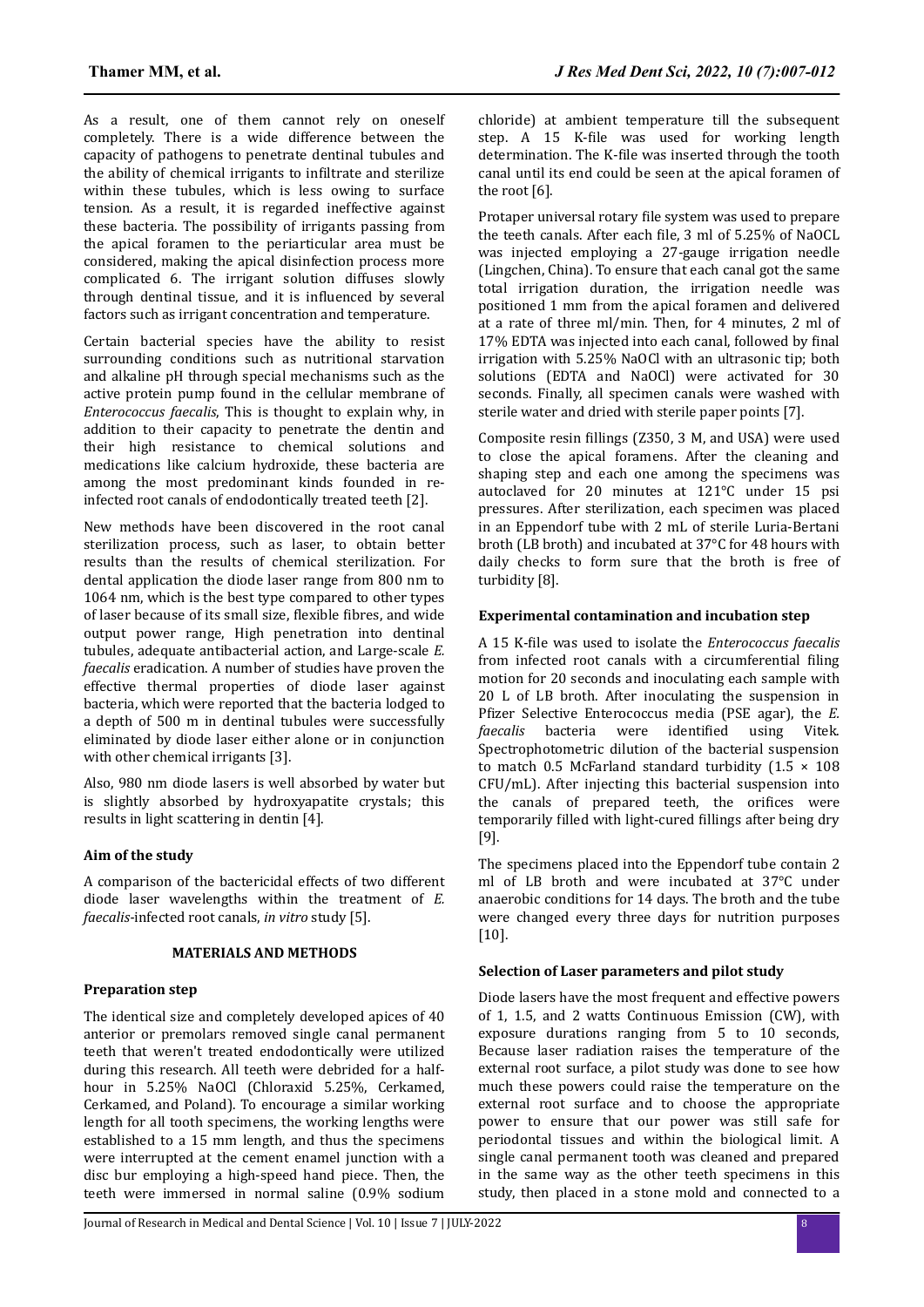thermocouple wire at the root's thinnest surface in this pilot study (the mesial root surface). A thermocouple wire is attached to a digital thermometer that is highly accurate (prosKit, MT-2010, USA). The diode Laser fibre (size 200 m) was inserted into the root canal until the apical foramen (one millimetre above the apex) and for four times, the laser beam was delivered in a helicoid

## **Table 1: 810 nm diode lasers.**

|  | motion down and upward for five seconds of exposure     |
|--|---------------------------------------------------------|
|  | time, followed by a 20-second resting interval [11-15]. |

The following are the results of powers that were tested with the maximum temperature elevation gained by each power, Tables 1 and 2.

| <b>Powers</b>                 | <b>Maximum</b>        |  |  |
|-------------------------------|-----------------------|--|--|
|                               | temperature elevation |  |  |
| $0.5$ watt                    | $3.5^{\circ}$ C       |  |  |
| 1 watt                        | $6.8^{\circ}$ C       |  |  |
| 1.5 watt                      | $23^{\circ}$ C        |  |  |
| Table 2: 810 nm diode lasers. |                       |  |  |

| <b>Powers</b> | <b>Maximum temperature elevation</b> | $0.5$ watt | $2.5^{\circ}$ C |
|---------------|--------------------------------------|------------|-----------------|
| 1 watt        | 5°C                                  |            |                 |
| 1.5 watt      | $19.8^{\circ}$ C                     |            |                 |

Tables 1 and 2 show the maximum temperature elevation of the external root surface above the room temperature during laser irradiation. Previous research has shown that a temperature increase of 10°C above body temperature for 1 minute causes irreversible damage to the alveolar bone. The results showed that when using a water bath and a laser power of either (1.5) W CW or (2.5) W/20 Hz, the maximum temperature did not exceed 8.5°C with a radiation duration of only 20 seconds and that the used powers would be very safe if we added the body effect of cooling by circulation and heat dissociation. We used dry temperature measurement experiments with an ambient room temperature of (21°C ± 2°C) in this study. According to other studies, the maximum temperature increase tolerated by periodontal tissues should be less than 7 degrees. However, the appropriate power was 1 watt to ensure that the temperature did not exceed the periodontal tissues' maximum temperature elevation tolerance and did not rise more than 10 degrees Celsius above body temperature [16].

## **Sterilization of experimental samples**

The tooth specimens were removed from the incubator after two weeks of anaerobic incubation and immersed in CHX solution for two minutes before being cleaned with sterile water and split into four groups, each having ten teeth specimens. Group A (control group) specimens that have not been treated, group B (its specimens were treated with sodium hypochlorite at 5.25% and 17% EDTA), group C (specimens radiated with 810 nm diode laser), and group D (specimen radiated with 980 nm diode laser).

## **Group A, control group (n=10)**

To compare the bacterial reduction rate of the other three experimental groups, assume that the infection rate of teeth specimens with *E. faecalis* is 100%.

# **Group B (n=10): NaOCL and EDTA**

For canal disinfection, this group used 2 ml of 17% EDTA for 3 minutes and 3 ml of 5.25% sodium hypochlorite for another 3 minutes respectively using a 30-gauge irrigation needle with a lateral opening at the closed end of it then irrigates with 3 ml of 0.9% normal saline. After drying the canals with sterile paper points, 0.1 ml of sterile water (0.9% normal saline) was injected into each canal, which was then sealed with a temporary filling and incubated under anaerobic conditions for 24 hours [17].

## **Group C (n=10): 810 nm diode laser**

The laser group's tooth specimens were disinfected using an 810 nm diode laser with a  $200 \mu$ m endodontic fibre tip and a 1 watt output power in Continuous Emission Mode (CW). Following the removal of temporary fillings, each canal was filled with 0.1 ml of sterile water and irradiated four times with a 5 seconds laser exposure, followed by a 20 seconds interval between each exposure. The laser tip was inserted 1 millimetre below the working length into the root canal and moved downward and upward in a helicoid pattern [18]. Following the lasing procedure, each specimen was received 0.1 ml of sterile water, then sealed with temporary filling restoration and incubated under anaerobic conditions for 24 hours.

## **Group D (n=10): 980 nm diode laser**

The specimens irradiated with a 980 nm diode laser with an endodontic fibre tip  $(200 \mu m)$  with an output power of 1 watt at Continuous Emission Mode (CW) with 5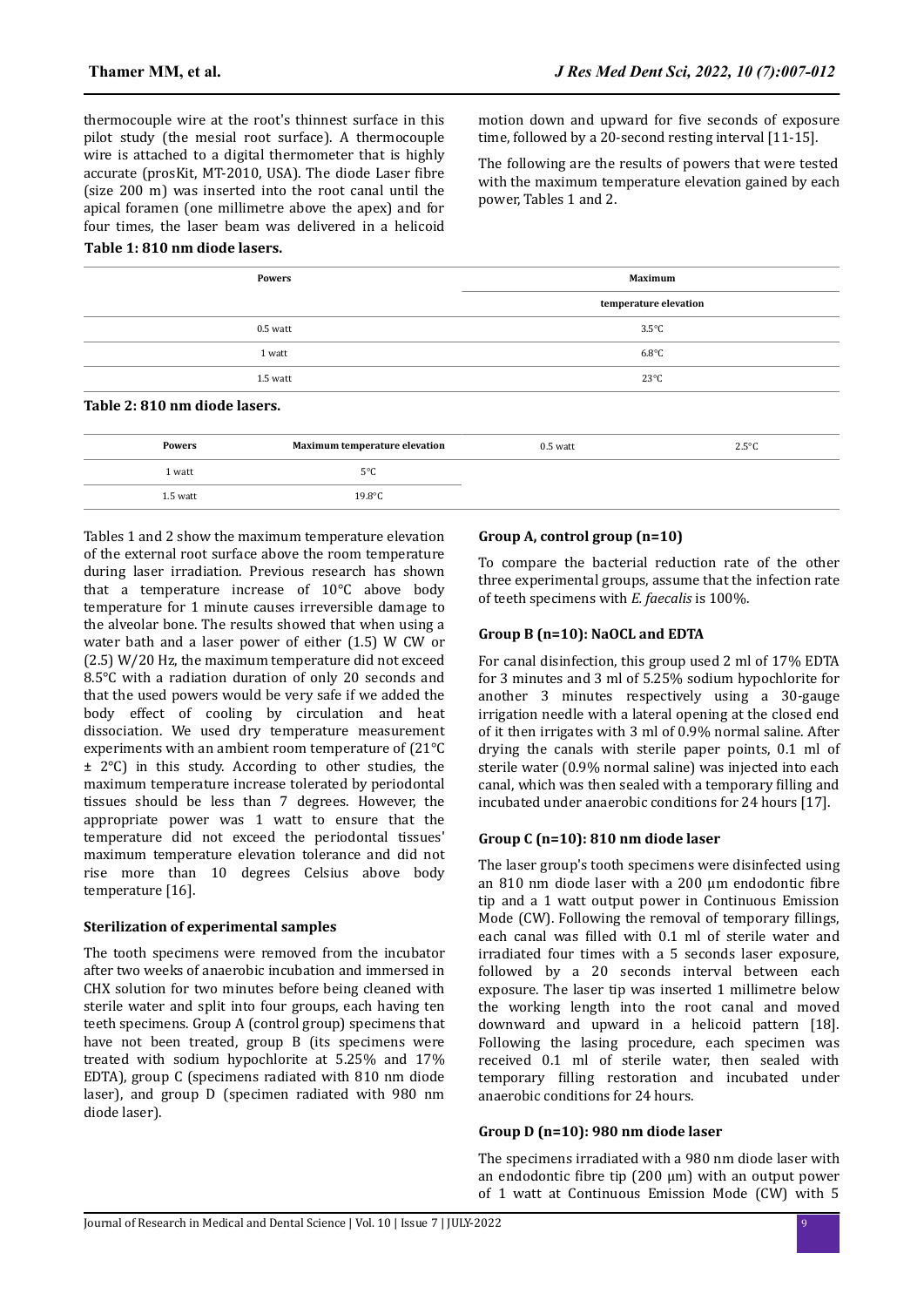seconds exposure time four times followed by 20 seconds resting interval for each exposure. The procedure was the same in group C [19].

#### **Determination of bacterial count**

After a 24 hours incubation period, all specimen groups were brought out and their temporary fillings were removed, and 0.1 mL of sterile normal saline was used as a transport medium inside the canals. To disrupt the bacterial biofilm and collect the dentin chips, 25 K-File was inserted inside each canal and filed circumferentially for 30 seconds. A  $F_3$  sterile paper point was used for each canal to collect the dentin chips with their transporting media. After that, each canal's paper point and k-file were inserted into an Eppendorf tube containing 2 ml of sterile LB broth. The Eppendorf tube was shaken for 1 minute in a vortex mixer before being incubated under anaerobic conditions for 24 hours [20].

After incubation, 0.5 ml of each Eppendorf tube was taken (using a micropipette) and tenfold serially diluted before being inoculated in a plate containing blood agar and incubated for 24 hours. The number of Colony-Forming Units (CFU) was calculated after the incubation period using the equation [21].

{Number of colonies present on the plate X Dilution factor=No. of CFU/ml}

#### **Table 3: number of CFUs/ml in all specimens.**

We compared the means of groups B, C, and D to the mean of group A to calculate the reduction in bacterial colonies in each disinfected experimental group (Control group).

#### **Statistical analysis**

To match the mean CFUs/ml among the groups, the researchers used a One-Way Analysis Of Variance (ANOVA) model. Dunnett's  $T_3$  post hoc test was used to make multiple comparisons of mean CFU/ml between groups. A statistically significant P value of less than 0.05 was used. SPSS for Windows version 21.0.0 was used to perform the statistical analysis [22-26].

#### **RESULTS**

#### **Evaluation of bacteriological growth after disinfection**

**In comparison to the other disinfected groups, group D (17% EDTA and 5.25% NaOCL) had less bacterial growth on the blood agar media after 24 hours of incubation. Table 3 shows the number of CFUs that were counted after collecting bacterial colonies on the blood agar plates after a tenfold serial dilution** [27]**.**

| $\mathbf A$   | $\, {\bf B}$ | C            | D            |
|---------------|--------------|--------------|--------------|
| Control group | EDTA+NaOCL   | 810 nm group | 980 nm group |
| 23200         | 4000         | 6600         | 20600        |
| 20900         | 3400         | 7900         | 16800        |
| 18000         | 5700         | 4100         | 11500        |
| 26500         | 5200         | 7000         | 18300        |
| 16300         | 4800         | 4300         | 15000        |
| 13200         | 3200         | 8200         | 10800        |
| 28700         | 2800         | 6400         | 16800        |
| 14800         | 2400         | 4500         | 9400         |
| 15100         | 2500         | 4200         | 10200        |
| 22000         | 3600         | 3700         | 15700        |
|               |              |              |              |

**Table 4 shows descriptive statistics for CFUs/ml, such as mean, Standard Deviation (SD), Standard Error** **(SE), minimum values, and maximum values (Figure 1) [28].**

|  |  |  |  |  |  | Table 4: Descriptive statistics of bacterial count among groups. |
|--|--|--|--|--|--|------------------------------------------------------------------|
|--|--|--|--|--|--|------------------------------------------------------------------|

| Groups             | N  | Mean  | ± SD     | $±$ SE   | Minimum | <b>Maximum</b> |
|--------------------|----|-------|----------|----------|---------|----------------|
| Control            | 10 | 19870 | 5247.232 | 1659.32  | 13200   | 28700          |
| NaOCL+17% EDTA     | 10 | 3760  | 1145.232 | 362.154  | 2400    | 5700           |
| 810 nm Diode laser | 10 | 5680  | 1719.044 | 543.609  | 3700    | 8200           |
| 980 nm Diode Laser | 10 | 14500 | 3810.22  | 1204.897 | 9400    | 20600          |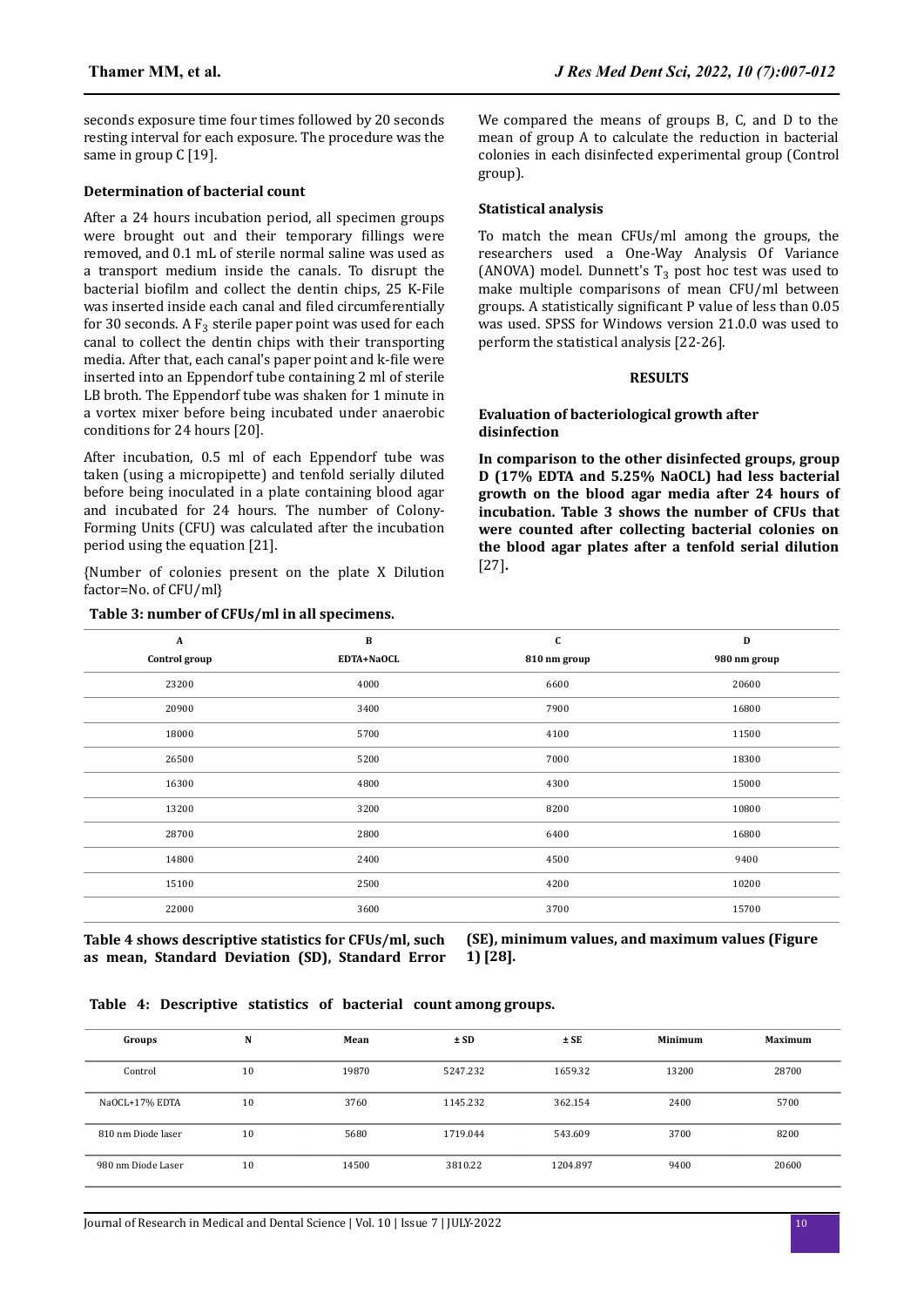

**Figure 1: Mean bacterial count.**

**To measure the bacterial decrease in each treated group, comparisons between the mean of a control group and**  the mean of treated groups may be doneing the Table and Figure above. Group D had the highest bacterial decrease, with 81.6% of bacteria destroyed, followed by groups B (70.8% bacterial reduction) and C (29.1% bacterial reduction), in that order. It's clear that combining NaOCl and EDTA inside infected root combining NaOCl and EDTA inside infected canals has a powerful bactericidal effect against *E. faecalis* biofilm. Using One Way Analysis Of Variance (ANOVA), a statistical test of CFU across groups indicated a very significant difference of p=0.00. Dunnett's  $T_3$  post hoc test was used to do multiple comparisons of CFU/ml across groups (Table 5). Except for the comparison between the control group and the 980 nm laser group, which was not significant (p=0.098), other comparisons with the control group indicated highly significant [29-35].

|                    | Multiple comparisons of Bact. Between groups using Dunnett $T_3$ post hoc test. |                                                            |                 |  |  |  |
|--------------------|---------------------------------------------------------------------------------|------------------------------------------------------------|-----------------|--|--|--|
|                    | Groups                                                                          | Mean Difference (I-J)                                      | p value         |  |  |  |
| Control            | 810 nm Diode laser                                                              | 14190                                                      | $0.000*$        |  |  |  |
|                    | 980 nm Diode Laser                                                              | 5370                                                       | $0.098^{\circ}$ |  |  |  |
|                    | NaOCL+17% EDTA                                                                  | 16110                                                      | $0.000*$        |  |  |  |
| NaOCL+17% EDTA     | 810 nm Diode laser                                                              | $-1920$                                                    | $0.054^{\circ}$ |  |  |  |
|                    | 980 nm Diode Laser                                                              | $-10740$                                                   | $0.000*$        |  |  |  |
| 810 nm Diode laser | 980 nm Diode Laser                                                              | $-8820$                                                    | $0.000*$        |  |  |  |
|                    |                                                                                 | $*$ =significant at p<0.05, $*$ =not significant at p>0.05 |                 |  |  |  |

## **DISCUSSION**

Despite the fact that a variety of chemical agents with various properties are available, none of the currently available irrigating solutions can be considered optimal, or even close to it, when it comes to clean the root canal. In order to contribute as much as possible to the success of root canal treatment in clinical practice, a combination of solutions must be used in a specific order. *E. faecalis* survive mechanical and chemical root canal preparation because of its ability to penetrate deep into dentinal tubules and form a biofilm. However, after one year of therapy, 20-23% of patients with endodontic failure reinfected root canal had *E. faecalis* inside their treated root canals. The smear layer is a film of material adhered to the dentin surface after root canal instrumentation, consisting of discarded dentin fragments [36]. Remains of live or necrotic pulp tissue, bacteria (including *E. feacalis*) and their metabolites, and chemical irrigants. The smear layer functions as a barrier between the root filling and the canal wall, preventing root canal irrigants from accessing the root filling and acting as a potential path of bacterial contamination between the two surfaces. The difficulty of eliminating the smear layer inside the apical area may be attributed to the inability to administer agents such as NaOCl and EDTA due to the reduced dimensions of the apical canal, which obstructs irrigation delivery [37-43]. Due to multiple benefits such as smear layer removal, bacterial count reduction, and apical micro leakage reduction, laser therapy is widely used in endodontic treatment. Because of their small size and low cost, diode lasers are very popular. They also have a flexible and thin fibre that allows easy access to narrow canals and improves disinfection efficacy in the radicular dentinal tubules to a depth of 500  $\mu$  [44-46].

Diode laser is recommended for endodontic treatment because its wavelength is in the infrared range and its thin and flexible fibres help removes the smear layer. In this *in vitro* study, results showed that using diode lasers with wavelengths of 810 nm and 980 nm at a power of 1 Watt reduced *E. faecalis* bacterial colonies in the root canal system when compared to a control group. The effect of a diode laser at 810 nm on reducing *E. faecalis* colony counts was significantly greater than that of a diode laser at 980 nm. The reduction of the bacterial count was 70.8% CFU with 810 nm diode laser while the bacterial reduction was 29.1% CFU with 980 nm diode laser under the same conditions [47].

The effects of diode lasers with wavelengths of 810 nm and 980 nm on intra canal *E. faecalis* have been studied in various studies. In 2018 by using a diode laser, they were able to reduce the bacterial count in deep layers of an infected root canal wall by 74% (810 nm). Under the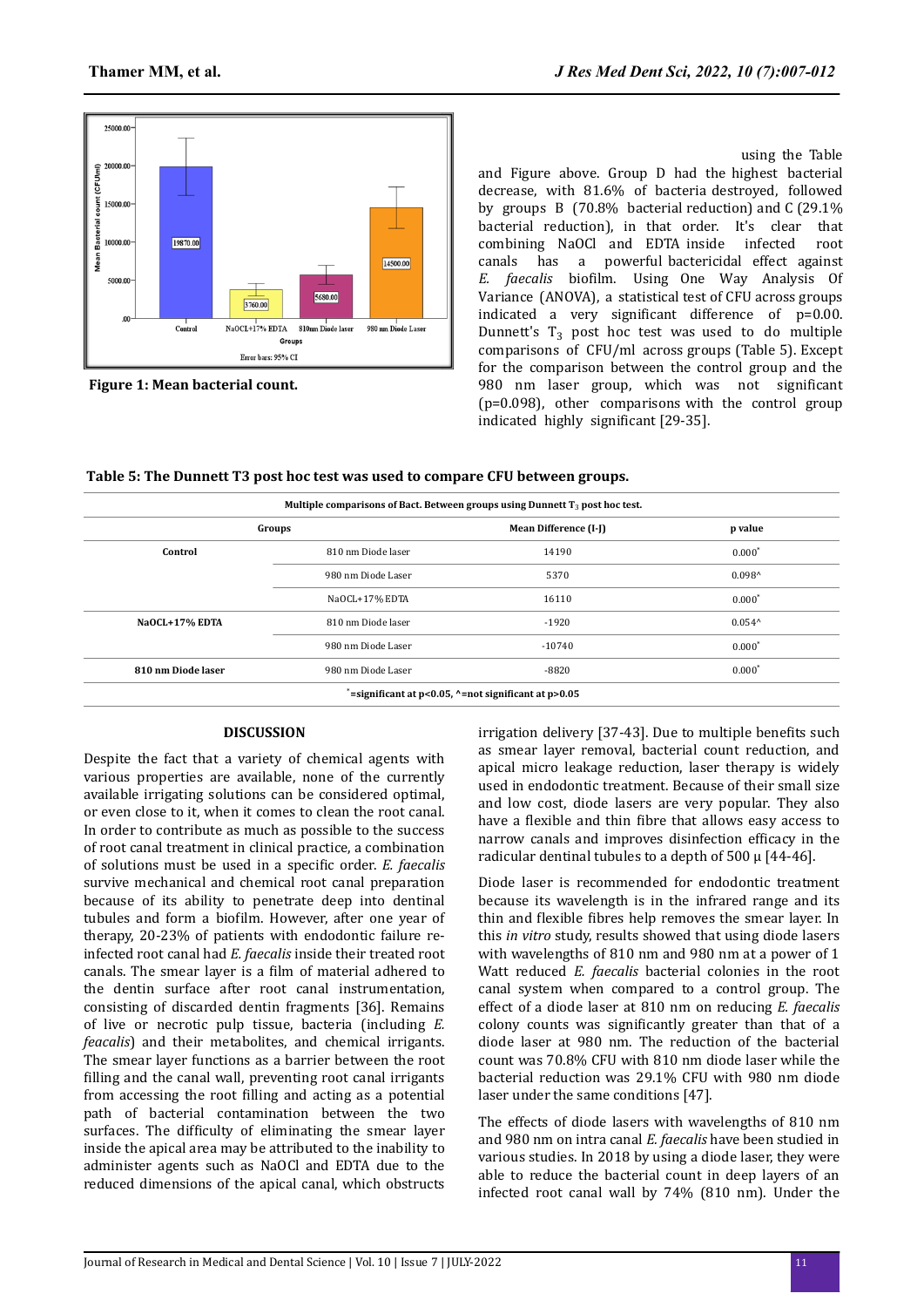same conditions, despite using a higher distal output power, the 980 nm laser reduced the bacterial count by 57%. Diode lasers have a low absorption coefficient in water (a=0.04-0.05 cml), which means they have low absorption in dentin. The superior bactericidal effect of diode laser irradiation (more than 1000 m into dentinal tubules) may be due to its greater depth of penetration [48].

These lasers can directly interact with root canal pathogen pigments (e.g. melanin) and have a strong bactericidal effect. They also cause thermal photo disruption within the unreachable parts of tooth canal dentin, leading to an enhanced bactericidal effect 40. Another study compared the antibacterial effects of intra canal irrigants and diode lasers on infected root canals in 2014. They used a diode laser with an output power of 1.5 W and a frequency of 20 Hz that had an output wavelength of 830 nm. They found that while diode lasers were not as effective as irrigants in disinfecting root canals, they did show increased disinfection in deep dentin due to deeper penetrating depth. Sodium Hypochlorite (NaOCL) is still the most prevalent root canal irrigant. Sodium hypochlorite is a popular endodontic irrigating solution because of its ability to digest organic tissues during chemo-mechanical root canal debridement. The optimal chemical concentration of NaOCl is between 1% and 6%.

Studies have shown that a concentration of 5.25% NaOCl can kill *E. Faecalis* and C. Albicans within 15-30 seconds. The synthetic amino acid Ethylene Diamine Tetra Acetic Acid (EDTA) is frequently used as a chelating agent. By chelating calcium ions, EDTA demineralizes the inorganic components of dentin, lowering the micro hardness. Within one minute, the EDTA solution can completely remove inorganic components from the smear layer and open dentinal tubules. However, a lengthy treatment (more than 10 minutes) may cause inter tubular and peritubular dentin erosion. Sodium hypochlorite remains the most important chemical irrigant. Because iodine and chlorhexidine do not dissolve organic tissue, they are believed to be softer on soft tissues than sodium hypochlorite. Antimicrobial irrigants such as NaOCl are not replaced by chelators in liquid form. Chelators have low antimicrobial properties, but they can be used to remove the smear layer, allowing other irrigants, such as NaOCl, to penetrate deeper and thus increase their antimicrobial effect [49].

EDTA concentrations of 15-17% can eliminate the inorganic component of the smear layer, whereas NaOCl concentrations surpassing 1 percent can remove the organic portion. This study utilized 2 ml of 17% EDTA and 3 ml of 5.25% sodium hypochlorite for root canal disinfection. The reduction in bacterial counts was 81.6% CFU. In a similar study, in root canal disinfection and *E. faecalis* eradication, diode laser irradiation along with chemo mechanical irrigation was found to be more efficient than NaOCl irrigation alone. *In vivo* study in 2018 to assess the diode laser's antibacterial effect on the infected root canal wall. In this experiment, a diode laser was used. The findings revealed that a combination

of NaOCl irrigation and laser irradiation is more effective than traditional endodontic therapy in reducing bacterial flora in the root canal system [50].

# **CONCLUSION**

The bactericidal effect of 810 nm was greater than 980 nm when comparing the effects of diode laser radiation on *E. faecalis* in the root canal system at 1 watt. Under the same conditions, 810 nm diode lasers reduced bacterial count by 70.8% CFU, while 980 nm diode lasers reduced bacterial count by 29.1% CFU. However, 5.25% sodium hypochlorite with 17% EDTA has a better antibacterial effect on *E. faecalis* biofilm (The reduction of the bacterial count was 81.6%) than diode lasers. When diode lasers were used in conjunction with other chemical irrigants like NaOCL and EDTA, the results showed that they had a greater effect on *E. faecalis* reduction.

## **REFERENCES**

- 1. Torabinejad M, Handysides R, Khademi AA, et al. [Clinical implications of the smear layer in](https://www.sciencedirect.com/science/article/abs/pii/S1079210402003335?via%3Dihub) [endodontics: A review](https://www.sciencedirect.com/science/article/abs/pii/S1079210402003335?via%3Dihub). Oral Surg Oral Med Oral Pathol Oral Radiol Endod 2002; 94:658-666.
- 2. Vahdaty A, Ford TP, Wilson RF, et al. Efficacy of [chlorhexidine in disinfecting dentinal tubules](https://onlinelibrary.wiley.com/doi/10.1111/j.1600-9657.1993.tb00280.x) *in [vitro](https://onlinelibrary.wiley.com/doi/10.1111/j.1600-9657.1993.tb00280.x)*. Dent Traumatol 1993; 9:243-248.
- 3. Cumbo E, Cusimano P, Russo R, et al. [Effects of two](https://onlinelibrary.wiley.com/doi/abs/10.1046/j.1365-2591.2001.00373.x) [Ni-Ti preparation techniques on root canal](https://onlinelibrary.wiley.com/doi/abs/10.1046/j.1365-2591.2001.00373.x) [geometry assessed by electronically](https://onlinelibrary.wiley.com/doi/abs/10.1046/j.1365-2591.2001.00373.x) profiling the [endodontic space](https://onlinelibrary.wiley.com/doi/abs/10.1046/j.1365-2591.2001.00373.x). Int Endod J 2006; 34:221-230.
- 4. PETERS Ove A, Schonenberger K, Laib A, et al. [Effects of four Ni–Ti preparation techniques on](https://onlinelibrary.wiley.com/doi/abs/10.1046/j.1365-2591.2001.00373.x) [root canal geometry assessed by micro computed](https://onlinelibrary.wiley.com/doi/abs/10.1046/j.1365-2591.2001.00373.x) [tomography](https://onlinelibrary.wiley.com/doi/abs/10.1046/j.1365-2591.2001.00373.x). Int Endod J 2001; 34.3:221-230.
- 5. Ordinola Zapata R, Bramante CM, Brandao Garcia R, et al. [The antimicrobial effect of new and](https://www.tandfonline.com/doi/abs/10.3109/00016357.2012.690531?journalCode=iode20) [conventional endodontic irrigants on intra-orally](https://www.tandfonline.com/doi/abs/10.3109/00016357.2012.690531?journalCode=iode20) [infected dentin](https://www.tandfonline.com/doi/abs/10.3109/00016357.2012.690531?journalCode=iode20). Acta Odontol Scand 2013; 71:424-431.
- 6. Elio B, Riccardo M, Alessandra A, et al. [Penetration](https://www.sciencedirect.com/science/article/abs/pii/S0099239997803421?via%3Dihub) [ability of different irrigants into dentinal tubules](https://www.sciencedirect.com/science/article/abs/pii/S0099239997803421?via%3Dihub). J Endod 1997; 23:725-727.
- 7. Haapasalo M. [Irrigation in endodontics](https://www.nature.com/articles/sj.bdj.2014.204). Br Dent J 2014; 216:299-303.
- 8. Van Der Sluis LW. [Endodontics in motion: New](https://www.ntvt.nl/tijdschrift/editie/artikel/t/endodontologie-in-beweging-nieuwe-concepten-materialen-en-technieken-3-de-rol-van-activatie-van-wortelkanaalspoelmiddelen-tijdens-de-wortelkanaalbehandeling) [concepts, materials and techniques 3. The role of](https://www.ntvt.nl/tijdschrift/editie/artikel/t/endodontologie-in-beweging-nieuwe-concepten-materialen-en-technieken-3-de-rol-van-activatie-van-wortelkanaalspoelmiddelen-tijdens-de-wortelkanaalbehandeling) [irrigants during root canal treatment](https://www.ntvt.nl/tijdschrift/editie/artikel/t/endodontologie-in-beweging-nieuwe-concepten-materialen-en-technieken-3-de-rol-van-activatie-van-wortelkanaalspoelmiddelen-tijdens-de-wortelkanaalbehandeling). Ned Tijdschr Tandheelkd 2015; 122:533-538.
- 9. Evans M, Davies JK, Sundqvist G, et al. [Mechanisms](https://onlinelibrary.wiley.com/doi/abs/10.1046/j.1365-2591.2002.00504.x) [involved in the resistance of](https://onlinelibrary.wiley.com/doi/abs/10.1046/j.1365-2591.2002.00504.x) *Enterococcus faecalis [to calcium hydroxide](https://onlinelibrary.wiley.com/doi/abs/10.1046/j.1365-2591.2002.00504.x)*. Int Endod J 2002; 35:221-228.
- 10. Flanagan D. [Enterococcus faecalis and dental](https://meridian.allenpress.com/joi/article/43/1/8/7384/Enterococcus-faecalis-and-Dental-Implants) [implants](https://meridian.allenpress.com/joi/article/43/1/8/7384/Enterococcus-faecalis-and-Dental-Implants). J Oral Implantol 2017; 43:8-11.
- 11. Ran S, Gu S, Wang J, et al[. Dentin tubule invasion by](https://onlinelibrary.wiley.com/doi/10.1111/eos.12202) *[Enterococcus faecalis under stress conditions ex](https://onlinelibrary.wiley.com/doi/10.1111/eos.12202) [vivo](https://onlinelibrary.wiley.com/doi/10.1111/eos.12202)*. Eur J Oral Sci 2015; 123.5:362-368.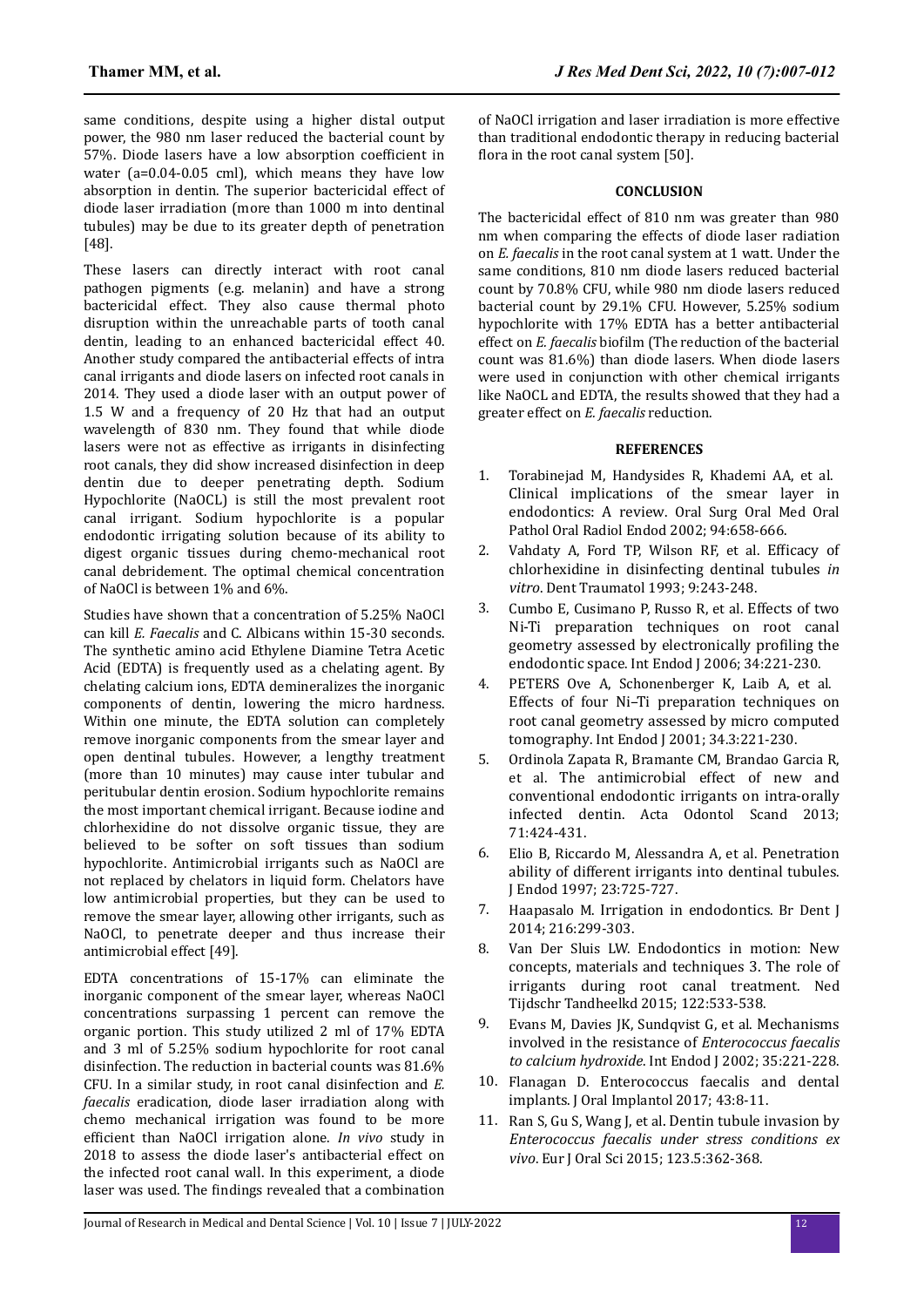- 12. Weckwerth PH, Zapata RO, Vivan RR, et al. *In vitro alkaline pH resistance of Enterococcus faecalis*. Braz Dent J 2013; 24:474-476.
- 13. Preethee T, Kandaswamy D, Arathi G, et al. [Bactericidal effect of the 908 nm diode laser on](https://www.jcd.org.in/article.asp?issn=0972-0707;year=2012;volume=15;issue=1;spage=46;epage=50;aulast=Preethee) *[Enterococcus faecalis in infected root canals](https://www.jcd.org.in/article.asp?issn=0972-0707;year=2012;volume=15;issue=1;spage=46;epage=50;aulast=Preethee)*. J Conserv Dent 2012; 15:46.
- 14. Camargo. [The antibacterial effects of lasers in](https://www.dtstudyclub.com/wp-content/uploads/2015/06/0da221bf4633a7769aee41b26f8c51ef_16-21.pdf) [endodontics](https://www.dtstudyclub.com/wp-content/uploads/2015/06/0da221bf4633a7769aee41b26f8c51ef_16-21.pdf). Infection 2012; 1:8-14.
- 15. Beer F, Buchmair A, Wernisch J, et al. [Comparison of](https://link.springer.com/article/10.1007/s10103-011-0884-3) [two diode lasers on bactericidity in root canals-an](https://link.springer.com/article/10.1007/s10103-011-0884-3) [in vitro study](https://link.springer.com/article/10.1007/s10103-011-0884-3). Lasers med sci 2012; 27:361-364.
- 16. Schoop U, Kluger W, Dervisbegovic S, et al. [Innovative wavelengths in endodontic treatment.](https://onlinelibrary.wiley.com/doi/10.1002/lsm.20331) [Lasers in Surgery and Medicine](https://onlinelibrary.wiley.com/doi/10.1002/lsm.20331). J Amer Soci Laser Med Surg 2006; 38:624-630.
- 17. Asnaashari M, Safavi N. [Disinfection of](https://www.proquest.com/openview/a63d6bd0e7eb239c1c7c2ca275d8f537/1?pq-origsite=gscholar&cbl=1626339) [contaminated canals by different laser](https://www.proquest.com/openview/a63d6bd0e7eb239c1c7c2ca275d8f537/1?pq-origsite=gscholar&cbl=1626339) [wavelengths, while performing root canal](https://www.proquest.com/openview/a63d6bd0e7eb239c1c7c2ca275d8f537/1?pq-origsite=gscholar&cbl=1626339) [therapy](https://www.proquest.com/openview/a63d6bd0e7eb239c1c7c2ca275d8f537/1?pq-origsite=gscholar&cbl=1626339). J Lasers Med Sci 2013; 4.1:8.
- 18. Gutknecht N, Van Gogswaardt DI, Conrads G, et al. [Diode laser radiation and its bactericidal effect in](https://www.liebertpub.com/doi/10.1089/clm.2000.18.57) [root canal wall dentin](https://www.liebertpub.com/doi/10.1089/clm.2000.18.57). J Clin Laser Med Surg 2000; 18:57-60.
- 19. Haapasalo M, Shen Y, Wang Z, et al. [Irrigation in](https://www.nature.com/articles/sj.bdj.2014.204) [endodontics](https://www.nature.com/articles/sj.bdj.2014.204). Br Dent J 2014; 216:299-303.
- 20. Van Der Sluis LW. [Endodontics in motion: New](https://www.ntvt.nl/tijdschrift/editie/artikel/t/endodontologie-in-beweging-nieuwe-concepten-materialen-en-technieken-3-de-rol-van-activatie-van-wortelkanaalspoelmiddelen-tijdens-de-wortelkanaalbehandeling) [concepts, materials and techniques 3. The role of](https://www.ntvt.nl/tijdschrift/editie/artikel/t/endodontologie-in-beweging-nieuwe-concepten-materialen-en-technieken-3-de-rol-van-activatie-van-wortelkanaalspoelmiddelen-tijdens-de-wortelkanaalbehandeling) [irrigants during root canal treatment](https://www.ntvt.nl/tijdschrift/editie/artikel/t/endodontologie-in-beweging-nieuwe-concepten-materialen-en-technieken-3-de-rol-van-activatie-van-wortelkanaalspoelmiddelen-tijdens-de-wortelkanaalbehandeling). Ned Tijdschr Tandheelkd 2015; 122:533-538.
- 21. Gutknecht N, Franzen R, Meister J, et al. [Temperature evolution on human teeth root](https://link.springer.com/article/10.1007/s10103-005-0347-9) [surface after diode laser assisted endodontic](https://link.springer.com/article/10.1007/s10103-005-0347-9) [treatment](https://link.springer.com/article/10.1007/s10103-005-0347-9). Lasers med sci 2005; 20:99-103.
- 22. Sheima'a A, Al Maliky MA, Mahmood AS, et al. [Temperature elevation investigations on the](https://www.saudiendodj.com/article.asp?issn=1658-5984;year=2018;volume=8;issue=1;spage=14;epage=18;aulast=Al-Zand) [external root surface during irradiation with 940](https://www.saudiendodj.com/article.asp?issn=1658-5984;year=2018;volume=8;issue=1;spage=14;epage=18;aulast=Al-Zand) [nm diode laser in root canal treatment](https://www.saudiendodj.com/article.asp?issn=1658-5984;year=2018;volume=8;issue=1;spage=14;epage=18;aulast=Al-Zand). Saudi Endod J 2018; 8:14.
- 23. Gutknecht N, Franzen R, Meister J, et al. [Temperature evolution on human teeth root](https://pubmed.ncbi.nlm.nih.gov/16007476/) [surface after diode laser assisted endodontic](https://pubmed.ncbi.nlm.nih.gov/16007476/) [treatment](https://pubmed.ncbi.nlm.nih.gov/16007476/). Lasers med sci 2005; 20:99-103.
- 24. Krishnan SN, Nayarisseri A, Rajamanickam U, et al. [Biodegradation effects of o-cresol by](http://www.bioinformation.net/014/97320630014271.htm) [Pseudomonas monteilii SHIES on mustard seed](http://www.bioinformation.net/014/97320630014271.htm) [germination](http://www.bioinformation.net/014/97320630014271.htm). Bioinfo 2018; 14:271.
- 25. Karaman R, Khamis M, Abbadi J, et al. [Paracetamol](https://www.tandfonline.com/doi/abs/10.1080/09593330.2016.1150355?journalCode=tent20) [biodegradation by activated sludge and](https://www.tandfonline.com/doi/abs/10.1080/09593330.2016.1150355?journalCode=tent20) [photocatalysis and its removal by a micelle-clay](https://www.tandfonline.com/doi/abs/10.1080/09593330.2016.1150355?journalCode=tent20) [complex, activated charcoal, and reverse osmosis](https://www.tandfonline.com/doi/abs/10.1080/09593330.2016.1150355?journalCode=tent20) [membranes](https://www.tandfonline.com/doi/abs/10.1080/09593330.2016.1150355?journalCode=tent20). Environ Technol 2016; 37:2414-2427.
- 26. Haapasalo M. [Irrigation in endodontics](https://www.nature.com/articles/sj.bdj.2014.204). Br Dent J 2014; 216:299-303.
- 27. Figdor D, Davies JK, Sundqvist G, et al. [Starvation](https://onlinelibrary.wiley.com/doi/abs/10.1034/j.1399-302X.2003.00072.x) [survival, growth and recovery of](https://onlinelibrary.wiley.com/doi/abs/10.1034/j.1399-302X.2003.00072.x) *Enterococcus [faecalis in human serum](https://onlinelibrary.wiley.com/doi/abs/10.1034/j.1399-302X.2003.00072.x)*. Oral Microbiol Immun 2003; 18:234-239.
- 28. Ng YL, Mann V, Rahbaran S, et al. [Outcome of](https://onlinelibrary.wiley.com/doi/10.1111/j.1365-2591.2007.01323.x) [primary root canal treatment: Systematic review](https://onlinelibrary.wiley.com/doi/10.1111/j.1365-2591.2007.01323.x) [of the literature-Part 2.](https://onlinelibrary.wiley.com/doi/10.1111/j.1365-2591.2007.01323.x) Influence of clinical [factors](https://onlinelibrary.wiley.com/doi/10.1111/j.1365-2591.2007.01323.x). Int Endod J 2008; 41:6-31.
- 29. Kokkas AB, Boutsioukis AC, Vassiliadis LP, Stavrianos CK. The influence [of the smear layer on](https://linkinghub.elsevier.com/retrieve/pii/S0099239905602968) [dentinal tubule penetration depth by three](https://linkinghub.elsevier.com/retrieve/pii/S0099239905602968) [different root canal sealers: an](https://linkinghub.elsevier.com/retrieve/pii/S0099239905602968) *in vitro study*. J endod 2004; 30:100-102.
- 30. Wang Z, Shen Y, Haapasalo M, et al. [Effect of smear](https://linkinghub.elsevier.com/retrieve/pii/S0099239913006213) [layer against disinfection protocols on](https://linkinghub.elsevier.com/retrieve/pii/S0099239913006213) *[Enterococcus faecalis–infected dentin.](https://linkinghub.elsevier.com/retrieve/pii/S0099239913006213)* J endod 2013; 39:1395-1400.
- 31. Lui JN, Kuah HG, Chen NN, et al. [Effect of EDTA with](https://linkinghub.elsevier.com/retrieve/pii/S0099239906012271) [and without surfactants or ultrasonics on removal](https://linkinghub.elsevier.com/retrieve/pii/S0099239906012271) [of smear layer](https://linkinghub.elsevier.com/retrieve/pii/S0099239906012271). J endod 2007; 33:472-475.
- 32. Yuichi Kimura. [Treatment of dentine](https://onlinelibrary.wiley.com/doi/abs/10.1034/j.1600-051x.2000.027010715.x) [hypersensitivity by lasers: a review](https://onlinelibrary.wiley.com/doi/abs/10.1034/j.1600-051x.2000.027010715.x). J Clin Periodontol 2000; 27:715-721.
- 33. Muhammad OH, Rocca JP, Fornaini C, et al. [Evolution](https://www.jstage.jst.go.jp/article/islsm/24/4/24_15-OR-18/_article) [of the role of phototherapy during endodontic](https://www.jstage.jst.go.jp/article/islsm/24/4/24_15-OR-18/_article) [decontamination](https://www.jstage.jst.go.jp/article/islsm/24/4/24_15-OR-18/_article). Laser Ther 2015; 24:291-302.
- 34. De Souza EB, Cai S, Simionato MR, et al. [High power](https://linkinghub.elsevier.com/retrieve/pii/S1079210408002163) [diode laser in the disinfection in depth of the root](https://linkinghub.elsevier.com/retrieve/pii/S1079210408002163) [canal dentin](https://linkinghub.elsevier.com/retrieve/pii/S1079210408002163). Oral Surg Oral Med Oral Pathol Oral Radiol Endod 2008; 106:68-72.
- 35. Wang X, Sun Y, Kimura Y, et al. [Effects of diode laser](https://www.liebertpub.com/doi/10.1089/pho.2005.23.575) [irradiation on smear layer removal from root](https://www.liebertpub.com/doi/10.1089/pho.2005.23.575) [canal walls and apical leakage after obturation](https://www.liebertpub.com/doi/10.1089/pho.2005.23.575). Photomed Laser Surg 2005; 23:575-581.
- 36. Martins MR, Franzen R, Depraet F, et al. [Rationale](https://link.springer.com/article/10.1007/s41547-017-0017-9) [for using a double-wavelength \(940 nm+2780](https://link.springer.com/article/10.1007/s41547-017-0017-9) [nm\) laser in endodontics: literature overview and](https://link.springer.com/article/10.1007/s41547-017-0017-9) [proof-of-concept](https://link.springer.com/article/10.1007/s41547-017-0017-9). Lasers Dent Sci 2018; 2:29-41.
- 37. Gutknecht N, Franzen R, Schippers M, et al. [Bactericidal effect of a 980-nm diode laser in the](https://www.liebertpub.com/doi/10.1089/104454704773660912) [root canal wall dentin of bovine teeth](https://www.liebertpub.com/doi/10.1089/104454704773660912). J Clin Laser Med Surg 2004; 22:9-13.
- 38. Gutknecht N, Van Gogswaardt DI, Conrads G, et al. [Diode laser radiation and its bactericidal effect in](https://www.liebertpub.com/doi/10.1089/clm.2000.18.57) [root canal wall dentin](https://www.liebertpub.com/doi/10.1089/clm.2000.18.57). J Clin Laser Med Surg 2000; 18:57-60.
- 39. Bago Juric I, Ivica Anic. [The use of lasers in](https://hrcak.srce.hr/file/174170) [disinfection and cleaning of root canals: a review](https://hrcak.srce.hr/file/174170). Acta Stomatol Croat 2014; 48:6-15.
- 40. Mehrvarzfar P, Saghiri MA, Asatourian A, et al. [Additive effect of a diode laser on the](https://www.jstage.jst.go.jp/article/josnusd/53/3/53_3_355/_article) [antibacterial activity of 2.5% NaOCl, 2% CHX and](https://www.jstage.jst.go.jp/article/josnusd/53/3/53_3_355/_article) [MTAD against Enterococcus faecalis](https://www.jstage.jst.go.jp/article/josnusd/53/3/53_3_355/_article) [contaminating root canals: an in vitro study](https://www.jstage.jst.go.jp/article/josnusd/53/3/53_3_355/_article). J Oral Sci 2011; 53:355-360.
- 41. Lopez Jimenez L, Arnabat Domínguez J, Viñas M, et al. [Atomic force microscopy visualization of](http://www.medicinaoral.com/pubmed/medoralv20_i1_p45.pdf) injuries in *[Enterococcus faecalis surface caused by](http://www.medicinaoral.com/pubmed/medoralv20_i1_p45.pdf) [Er, Cr: YSGG and diode lasers.](http://www.medicinaoral.com/pubmed/medoralv20_i1_p45.pdf)* Med Oral Patol Oral Cir 2015; 20:45.
- 42. Ashofteh K, Sohrabi K, Iranparvar K, et al. *In vitro comparison of the antibacterial effect of three*